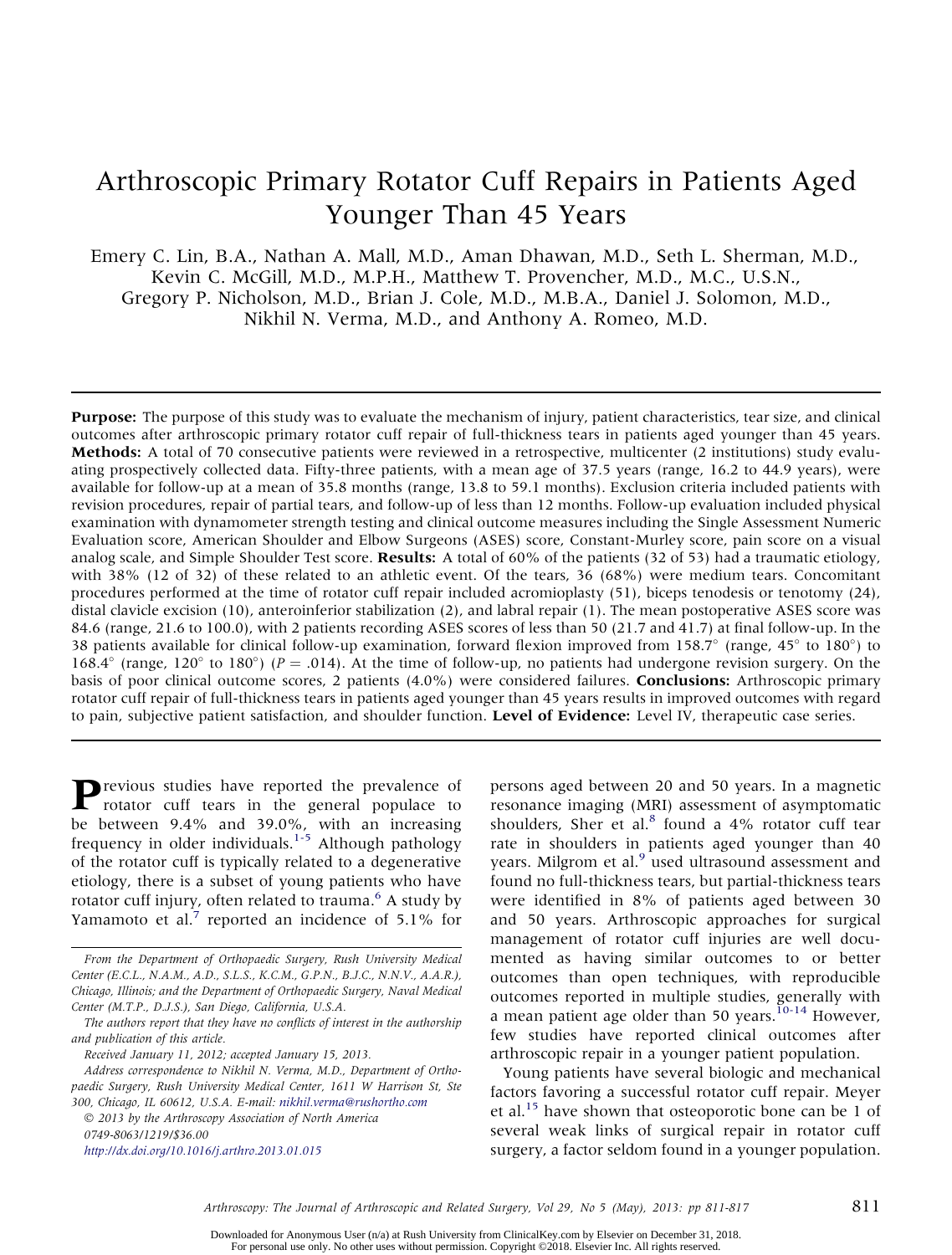In addition, tendon quality and vascular supply are improved in younger patients.<sup>16</sup> However, younger patients place higher demands on their shoulders, which may lead to impaired subjective or functional outcomes after repair. To our knowledge, there have only been 2 small cohorts that evaluated outcomes of arthroscopic rotator cuff repair of full-thickness tears in young populations.<sup>17,18</sup> In patients aged younger than 40 years with cuff tears of traumatic etiology, Krishnan et al.<sup>17</sup> found that repairs resulted in excellent pain relief and return to preinjury levels of function. Satisfactory postoperative forward flexion and external rotation were reported, but it is unclear whether these findings represented improvements over baseline status because these data were lacking. Burns and Snyder<sup>18</sup> examined patients aged younger than 50 years and reported a 97% patient satisfaction rate, with no significant loss of motion postoperatively. Other studies reporting on longterm outcomes of open rotator cuff repair in young patients have shown significant pain relief but limited return to function.<sup>8,19,20</sup>

The purpose of this study was to evaluate the mechanism of injury and short-term clinical outcomes after arthroscopic primary rotator cuff repair in patients aged younger than 45 years. Our hypothesis was that the majority of patients younger than 45 would have larger, traumatic rotator cuff tears, but that after arthroscopic repair of full-thickness tears, they would have excellent functional outcomes and minimal pain.

# Methods

Records of all patients who had undergone an arthroscopic repair of a full-thickness rotator cuff tear before September 2009 at 2 institutions were reviewed. Exclusion criteria included open procedures, revision procedures, presence of a subscapularis tear, repair of partial tears, and follow-up of less than 12 months. Seventy consecutive patients were identified who met the study criteria. All patients aged younger than 45 years at the time of surgery with a follow-up period of greater than 1 year were included. The study was approved by the institutional review boards at both medical centers.

# Surgical Technique

All the surgeries were performed by 7 fellowshiptrained orthopaedic surgeons, 4 in a hybrid academicprivate practice and 3 in a military practice. The choice of general anesthesia or a regional block was determined by patient or institutional preference. Patients were placed in a beach-chair position, and 3 to 6 arthroscopic portals were used to perform the surgery. Distal clavicle excision was performed based on the patient's individualized preoperative subjective and objective examination findings regarding the acromioclavicular (AC) joint. Subacromial decompression with acromioplasty was performed as deemed necessary by the surgeon. When

the tissue edges of the rotator cuff could be reduced over the greater tuberosity with minimal tension, mobilization was considered adequate. Single- or double-row suture anchor configuration was dependent on surgeon preference and tear characteristics.

Cuff tears were classified arthroscopically based on size, thickness (full or partial), and tendons involved (supraspinatus, infraspinatus, and/or subscapularis). The systems of DeOrio and Cofield<sup>21</sup> and Burkhart et al.<sup>22</sup> were used to classify tear sizes and patterns. In brief, tears were defined by size as small  $(\leq 1$  cm), medium (1 to 3 cm), large (3 to 5 cm), or massive ( $>$ 5 cm).<sup>21</sup> Tear shape was also recorded as described by Burkhart et al. into either crescent-shaped tears or U-shaped tears.

# Postoperative Rehabilitation

All patients followed the same postoperative rehabilitation protocol, which involved immediate shoulder immobilization in a sling for 6 weeks. Initial therapy consisted of pendulum exercises and restricted passive range of motion (ROM) supervised by a physical therapist. After 6 weeks, the sling was discontinued and patients began active ROM exercises. Resistance exercises were started at 3 months. Unrestricted return to work or sports was allowed at 6 months postoperatively.

## Patient Evaluation

Patients meeting the study criteria were contacted to participate in the study. Operative reports and clinic notes were reviewed to identify factors of interest including previous procedures, mechanism of injury, diagnosis at the time of surgery, and concomitant procedures. Preoperative ROM of the affected shoulder, demographic information (age, sex, hand dominance, side of shoulder surgery), occupation, history of diabetes, and tobacco use were recorded. At follow-up, a shoulder examination was performed by a trained, independent observer assessing active ROM and strength. Given the multicenter nature of this investigation, several trained observers performed the assessments; one independent examiner with similar training and instrumentation performed the assessments at each institution. ROM was assessed with a goniometer with regard to forward elevation with the arm in the scapular plane, as well as external rotation with the arm at the side. Strength in forward flexion and external rotation was quantified with a manual muscle dynamometer (PowerTrackII; JTech Medical, Salt Lake City, UT). This instrument and method of testing rotator cuff strength have been validated in prior studies.<sup>23,24</sup> Handheld dynamometry has both interobserver and intraobserver reliability for assessment of shoulder muscles and is considered a reliable and valid instrument in comparison with the gold standard of isokinetic dynamometry.25-27 Forward flexion strength was measured with the arm in the scapular plane while the patient was standing; external

Downloaded for Anonymous User (n/a) at Rush University from ClinicalKey.com by Elsevier on December 31, 2018. For personal use only. No other uses without permission. Copyright ©2018. Elsevier Inc. All rights reserved.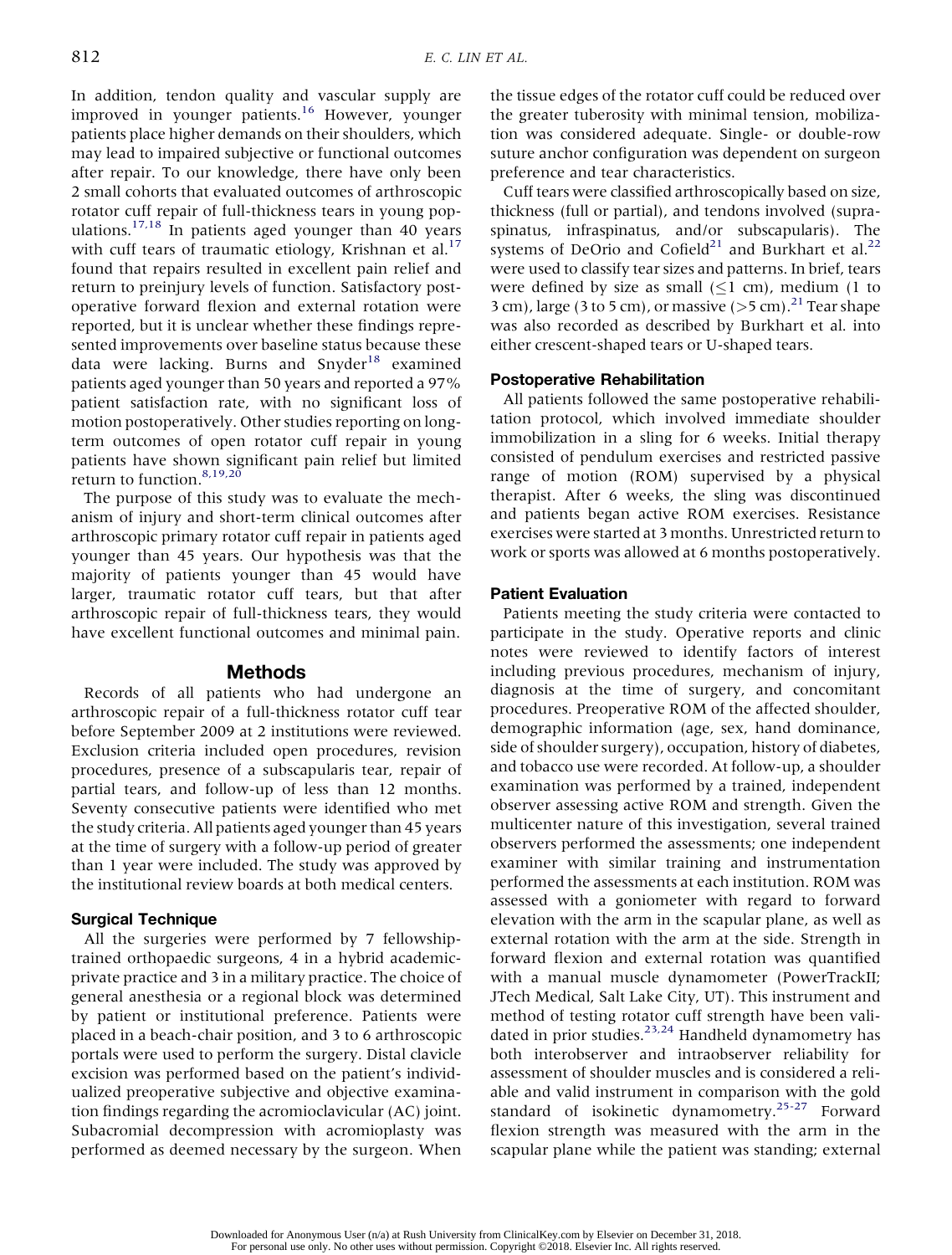rotation strength was measured with the arm at the side and the elbow in  $90^{\circ}$  of flexion. The maximum value from 3 trials was used. This value was then divided by the power obtained from the contralateral "healthy" arm to obtain a normalized value. The maximum normalized value allowed was 1.

Each patient was asked to complete a postoperative questionnaire including 4 standardized assessment tools: Single Assessment Numeric Evaluation (SANE) score, pain score on a visual analog scale (VAS), Simple Shoulder Test (SST) score, and American Shoulder and Elbow Surgeons (ASES) score. A normalized Constant-Murley score was computed by dividing each patient's score by the age- and sex-matched normal Constant-Murley score reported in the literature.<sup>28</sup> Scores were reported as a percentage of the normal value. Patients were also asked to declare their satisfaction using a binary scale.

## Statistical Analysis

Statistical analysis was performed with GraphPad software (GraphPad, La Jolla, CA). Paired t tests,  $\chi^2$ analysis, and Spearman correlation coefficients were used where applicable. Descriptive statistics included frequencies, means, standard deviations, and ranges.  $P < .05$  was considered statistically significant. Clinical failure criteria were defined as revision surgery or an ASES score under 50.

# **Results**

Of the 70 patients who met the study criteria, 53 patients, with a mean age of 37.5 years (range, 16.2 to 44.9 years; SD, 6.5 years), were available for follow-up at a mean of 35.8 months (range, 13.8 to 59.1 months; SD, 10.2 months). Of the patients, 39 were seen in the clinic and 14 were available only for questionnaire and telephone follow-up, whereas 17 were lost to follow-up.

#### Patient Demographics

Of the patients who chose to participate, 75% (40 of 53) were male patients, 43% (23 of 53) had a history of tobacco use, and 0% had diabetes. The dominant extremity was involved in 53% of patients (28 of 53). Forty-five percent (24 of 53) had work-related injuries, and 11% (6 of 53) had ongoing legal claims related to the injury (Table 1).

A total of 60% of the patients (32 of 53) had a sudden traumatic etiology. Of these injuries, 25% (8 of 32) were due to a fall, 31% (10 of 32) were sustained while patients were lifting heavy objects, and 38% (12 of 32) were related to an athletic event (Table 1).

Of the 21 patients who reported a chronic process leading up to the rotator cuff tear, 2 reported persistent pain from distal clavicle fractures sustained several years before presentation with worsening symptoms and one attributed her symptoms to years playing

### Table 1. Patient Demographics

|                        | Data         |
|------------------------|--------------|
| Age (yr)               | 37.5 (16-45) |
| Follow-up (mo)         | 35.8 (14-59) |
| Male                   | 75%          |
| History of tobacco use | 43%          |
| Dominant extremity     | 53%          |
| Work related           | 45%          |
| Traumatic etiology     | 60%          |

volleyball, whereas the remaining patients did not associate specific causes with their symptoms.

All patients had full-thickness rotator cuff tears. There were 4 small tears, 36 medium tears, 10 large tears, and 3 massive tears. Of the tears, 83% (44 of 53) were repaired with double-row suture configurations and 17% (9 of 53) were repaired with single-row suture configurations.

#### Previous Procedures

Of the patients available for follow-up, 11% (6 of 53) had previous procedures before their primary rotator cuff repair. Previous procedures included one diagnostic arthroscopy, one AC reconstruction, and 3 acromioplasties. The remaining patient had undergone a posterior glenoid osteotomy and bone grafting before the rotator cuff tear occurred.

## Concomitant Procedures

All of the study patients (53 of 53) had additional procedures performed at the time of the rotator cuff repair. These procedures included acromioplasty (51), biceps tenodesis or tenotomy (24), distal clavicle excision (10), anteroinferior stabilization (2), and labral repair (1). The decision to perform additional surgical procedures was made based on preoperative clinical examination and intraoperative diagnostic examination findings. Acromioplasty was performed when an anterior spur was present or additional space was required for visualization or instrumentation in the subacromial space. Biceps procedures were performed on patients with anterior shoulder pain, pain with palpation over the bicipital groove, and/or a positive O'Brien test or other biceps provocative testing. Preoperative examination findings were combined with intraoperative evaluation before the decision was made to excise the intra-articular aspect of the long head of the biceps. The selection of biceps tenodesis versus tenotomy was determined based on surgeon preference; however, in this younger population the majority of patients underwent biceps tenodesis. Patients who underwent distal clavicle excision had preoperative tenderness over the AC joint and pain with cross-body adduction, refractory to conservative treatment including rest, modification of activities, nonsteroidal anti-inflammatory drugs, and corticosteroid injections. Labral repairs were performed in

Downloaded for Anonymous User (n/a) at Rush University from ClinicalKey.com by Elsevier on December 31, 2018. For personal use only. No other uses without permission. Copyright ©2018. Elsevier Inc. All rights reserved.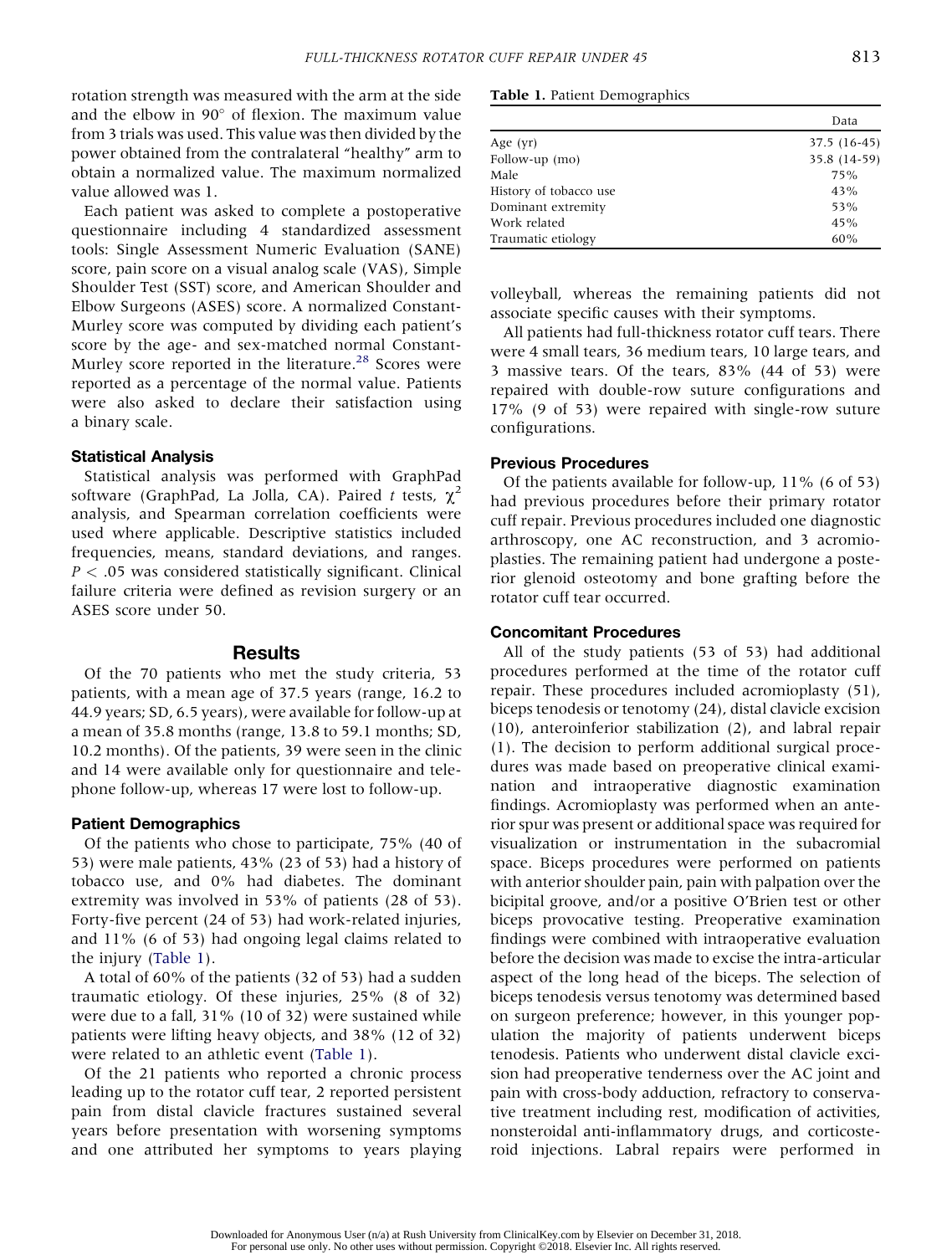patients either with anterior instability on preoperative examination under anesthesia (2) or with obvious intra-articular pathology (1).

## **Complications**

No intraoperative, perioperative, or postoperative complications were reported in our study group. There were no infections, neurovascular injuries, revision procedures for shoulder stiffness, or other complications requiring repeat surgical intervention. No patients had revision of their rotator cuff repair or additional shoulder surgery.

## Clinical Outcomes

The mean postoperative SANE score was 80.8 (range, 10.0 to 100.0; SD, 20.0). The mean postoperative ASES score was 84.6 (range, 21.6 to 100.0; SD, 16.8), with 2 patients recording ASES scores of less than 50 at final follow-up (21.7 and 41.7). The mean postoperative VAS pain and SST scores were 1.2 (range, 0.0 to 10.0; SD, 2.0) and 10.7 (range, 3.0 to 12.0; SD, 2.3), respectively (Table 2). Patient satisfaction was 96.2%.

At the intermediate follow-up time point available, 2 patients (3.8%) were considered failures based on poor clinical outcome (ASES score  $\langle 50 \rangle$ ). The first patient was a 36-year-old smoker and Workers' Compensation patient who fell on his outstretched nondominant arm and presented with persistent shoulder pain and disability. He underwent an arthroscopic rotator cuff repair along with a subacromial decompression and distal clavicle excision. At follow-up, his function was limited primarily by pain. He had full ROM in forward flexion and external rotation, albeit with pain. Relative to the uninjured arm, normalized strength in forward flexion and external rotation was 100% and 90%, respectively. No further surgical treatment was recommended. The second patient was a 42 year old who was injured when his arm was suddenly pulled backward from an outstretched position. He underwent an arthroscopic rotator cuff repair along with a subacromial decompression and coracoacromial ligament release. This patient stated that he had not adhered to the limitations set by his postoperative rehabilitation protocol, because he had to return to work. An MRI study obtained at 6 months postoperatively showed a full-thickness tear of the supraspinatus with retraction, indicating non-healing of the rotator cuff. It was discussed with the patient that there were no good surgical solutions and recommended that he consider an occupation that would not require heavy physical demand on the shoulders.

In the 38 patients available for clinical follow-up examination, the mean Constant score was 81.7 (range, 51.5 to 98.0; SD, 12.1). Forward flexion improved from 158.7 $\textdegree$  (range, 45 $\textdegree$  to 180 $\textdegree$ ; SD, 33.2 $\textdegree$ ) preoperatively to  $168.4^{\circ}$  (range,  $120^{\circ}$  to  $180^{\circ}$ ; SD,

|  | Table 2. Outcomes After Rotator Cuff Repair |  |  |  |  |
|--|---------------------------------------------|--|--|--|--|
|--|---------------------------------------------|--|--|--|--|

|                   | Mean  | Range        | <b>SD</b> |  |
|-------------------|-------|--------------|-----------|--|
| ROM $(^\circ)$    |       |              |           |  |
| FF                |       |              |           |  |
| Preoperative      | 158.7 | 45-180       | 33.2      |  |
| Postoperative     | 168.4 | 120-180      | 17.3      |  |
| ER                |       |              |           |  |
| Preoperative      | 61.8  | 30-90        | 15.7      |  |
| Postoperative     | 61.1  | 25-90        | 17.5      |  |
| Strength $(\%)^*$ |       |              |           |  |
| FE                | 86.5  | $47.5 - 100$ | 16.7      |  |
| ER                | 91.3  | 58.6-100     | 21.9      |  |
| Constant score    | 81.7  | 51.5-98.0    | 12.1      |  |
| ASES score        | 84.6  | 21.6-100     | 16.8      |  |
| <b>SANE</b> score | 80.8  | 10-100       | 20.0      |  |
| SST score         | 10.7  | $3 - 12$     | 2.3       |  |
| VAS pain score    | 1.2   | $0 - 10$     | 2.0       |  |

ER, external rotation; FE, forward elevation.

\*Measured as percentage of uninvolved extremity.

17.3°) postoperatively ( $P = .014$ ). External rotation changed from  $61.8^\circ$  (range,  $30^\circ$  to  $90^\circ$ ; SD,  $15.7^\circ$ ) preoperatively to  $61.1^\circ$  (range,  $25^\circ$  to  $90^\circ$ ; SD,  $17.5^\circ$ ) postoperatively, which was not significant. Normalized postoperative strength in forward elevation and external rotation was 86.5% (range, 47.5% to 100.0%; SD, 16.7%) and 91.3% (range, 58.6% to 100.0%; SD, 21.9%), respectively, compared with the healthy arm (Table 2).

Before injury or the onset of shoulder pain, 89% of patients (47 of 53) had been working. Of these patients, 91% (43 of 47) had returned to work at follow-up. The work level was recorded based on the Dictionary of Occupational Titles as follows: sedentary in 16, light in 4, medium in 2, and heavy in 25. Two patients with sedentary jobs did not return to work, both for reasons unrelated to their shoulder condition. Two patients with heavy jobs did not return to work. Both patients were no longer working because of their shoulder condition, although one reported not adhering to the postoperative rehabilitation protocol.

Subset analysis showed that SANE score, VAS score, ASES score, SST score, Constant score, degrees of ROM, and normalized strength were not significantly different based on sex, injury to the dominant shoulder, traumatic versus nontraumatic etiology, concomitant biceps tenodesis or tenotomy, or distal clavicle excision. The subgroups of non-acromioplasty (2), anteroinferior stabilization (2), and labral repair (1) had inadequate sample sizes for individual statistical analysis. There was also no correlation between age or time to follow-up with any outcome measures.

## Discussion

The results of this short-term evaluation of patients aged younger than 45 years after arthroscopic rotator cuff repair show minimal pain and a high level of

Downloaded for Anonymous User (n/a) at Rush University from ClinicalKey.com by Elsevier on December 31, 2018. For personal use only. No other uses without permission. Copyright ©2018. Elsevier Inc. All rights reserved.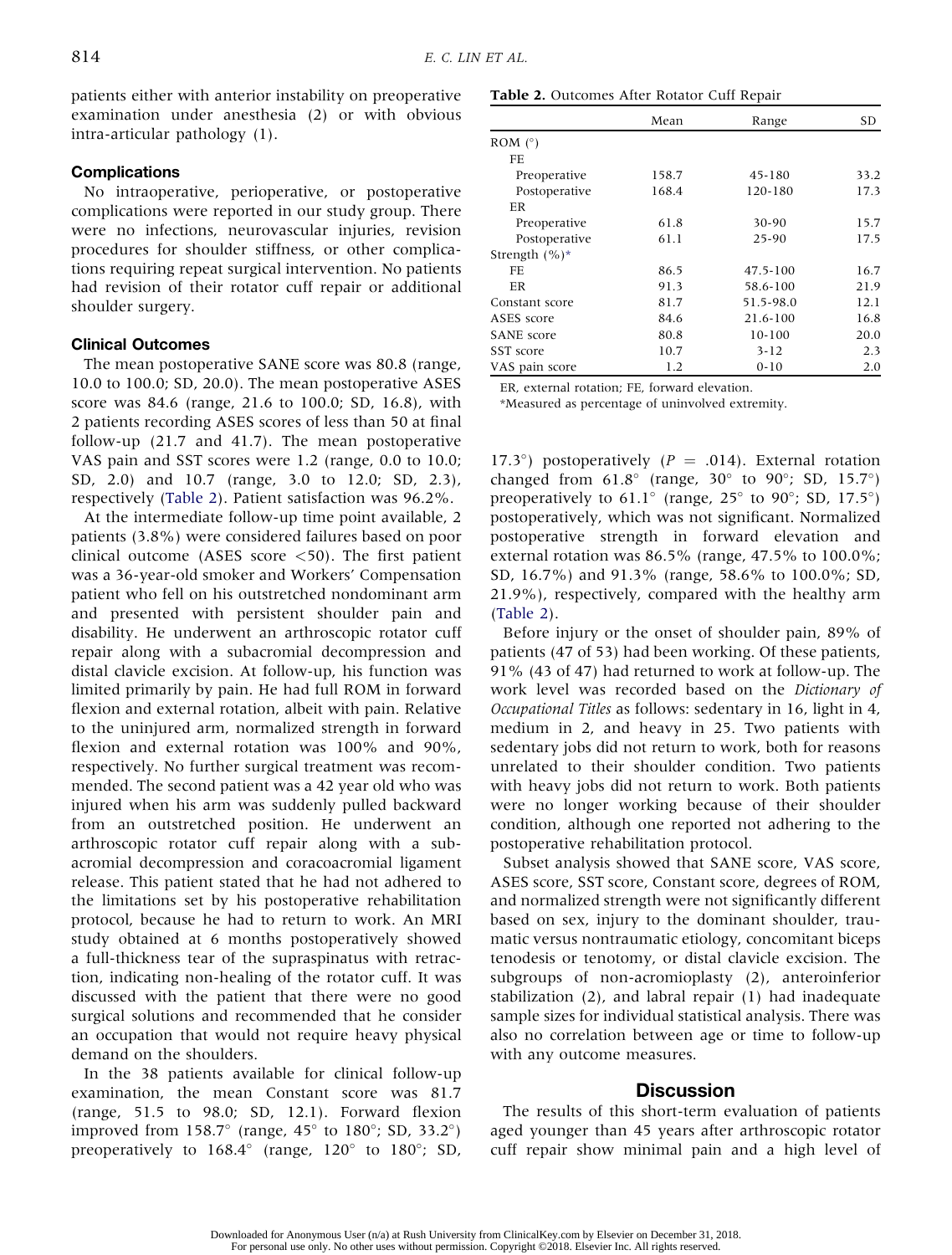shoulder function, as well as the capability to return to previous work. Most rotator cuff tears in this younger population were of traumatic etiology in nature and were of medium size, with few large or massive tears. Postoperative physical examination showed restoration of shoulder ROM and near-normal strength recovery.

Our results support findings of Krishnan et al. $^{17}$  that arthroscopic rotator cuff repair of full-thickness tears in a young population results in minimal pain and excellent return to preinjury levels of function. At 2 years' follow-up, Krishnan et al. reported a mean postoperative ASES score of 92, a return-to-work rate of 90%, forward flexion of  $170^{\circ}$ , and external rotation of 60. Our study found slightly lower ASES scores, with a mean of 85; however, other functional measures were almost exactly the same, with a return to work rate of 91%, forward elevation of 168°, and external rotation of  $61^\circ$ . In addition, this study showed excellent postoperative strength and other objective and subjective patient outcomes. Patient satisfaction was similar to that described by Burns and Snyder, $18$  with a satisfaction rate of over 95%.

Previous studies reporting on open rotator cuff repair in young patients showed worse outcomes than our data with arthroscopic rotator cuff repair.<sup>8,19,20</sup> Significant pain relief was achieved, with 76% to 79% of patients reporting reductions in pain and 34% to 62% of patients reporting no pain. <sup>8,19,20</sup> However, long-term functional results were unsatisfactory, and ROM was not significantly improved in forward flexion, abduction, external rotation, or internal rotation.<sup>19,20</sup> In a patient population similar to that evaluated in this study-patients aged 40 years or younger with full-thickness tears, at a mean of 5.7 years' follow-up-Hawkins et al.<sup>19</sup> reported a satisfaction rate of 68%, with 16% of patients requiring additional shoulder surgery. Only 63% of patients returned to full-time employment without requiring switching to an administrative position, and 47% of patients returned to sports activities.<sup>19</sup> Again in a similar study population of full-thickness rotator cuff repairs-patients aged 50 years or younger, with a minimum follow-up of 13 years—Sperling et al.<sup>20</sup> used criteria described by Neer $^{29}$  to grade the shoulders and found that 45% of patients had unsatisfactory results and 24% of patients required additional shoulder surgery. Tibone et al. $<sup>1</sup>$  evaluated rotator cuff repairs in athletes</sup> with a mean age of 29 years; they found that 87% of patients believed that they were improved compared with their preoperative status, whereas only 56% of patients were able to return to their former competitive level without significant pain. Furthermore, 77% of patients who used their shoulder for sports activity still had difficulty with throwing at the latest follow-up.<sup>22</sup> Although this study focused on young patients, this is a notably different population than was examined in our study. Our study had a large number of manual laborers, who can be considered industrial athletes with high demands on their shoulders, however. Like Krishnan et al., $^{17}$  we found a much higher rate of clinically satisfactory outcomes and return to work in our patients treated with arthroscopic rotator cuff repair.

Our hypothesis that the majority of full-thickness tears in a young population would be larger and traumatic in nature was not supported by this study. Medium tears made up 68% of the tears, and only 60% of the patients reported a traumatic etiology. Although this still comprises the majority of patients, greater numbers of traumatic injuries were expected. However, this also allowed us to capture a subset of patients aged younger than 45 years with a nontraumatic etiology. These patients did not differ significantly in age or follow-up and had similarly excellent subjective and objective outcomes as patients with a traumatic etiology. This suggests that arthroscopic rotator cuff repair may be a useful treatment for cuff tears regardless of mechanism of injury.

Our postoperative subjective results are also comparable with previous short- and intermediate-term studies of older patient populations (mean, 57 to 61 years) after arthroscopic rotator cuff repair, specifically with regard to ASES score (mean, 80 to 95), VAS score (mean, 1.4 to 2.3), and Constant score (mean, 78 to 84).11,13,14,30,31 All studies reported significant increases in strength relative to preoperative strength. Although we were unable to compare postoperative strength with preoperative strength, our patients recovered 85% to 90% of their strength in forward elevation and external rotation relative to their healthy arm. Eighty-five percent of patients (17 of 20) recovered strength in forward elevation and external rotation to at least 75% of their uninjured arm. Our patients showed significantly improved ROM in active forward flexion, as well as preservation of external rotation. All patients were able to elevate at least  $120^\circ$  in the sagittal plane. Whereas other studies have also all reported significant improvements in forward flexion, there have been differing results regarding changes in external rotation.<sup>10,13,28</sup>

At a minimum 1-year follow-up, the postoperative VAS score, ASES score, SST score, Constant score, forward flexion, and external ROM reported in this study compare favorably with 1-year results from a longer-term study by Cole et al.<sup>30</sup> Their study also showed that outcomes may improve or worsen slightly depending on the size of the rotator cuff tear. In a population of primarily small and medium tears, subjective scores and ROM improved from year 1 to year  $2^{30}$  Conversely, in a study of large and massive rotator cuff tears comparing results from year 1 with results from year 2, ASES scores decreased from 85 to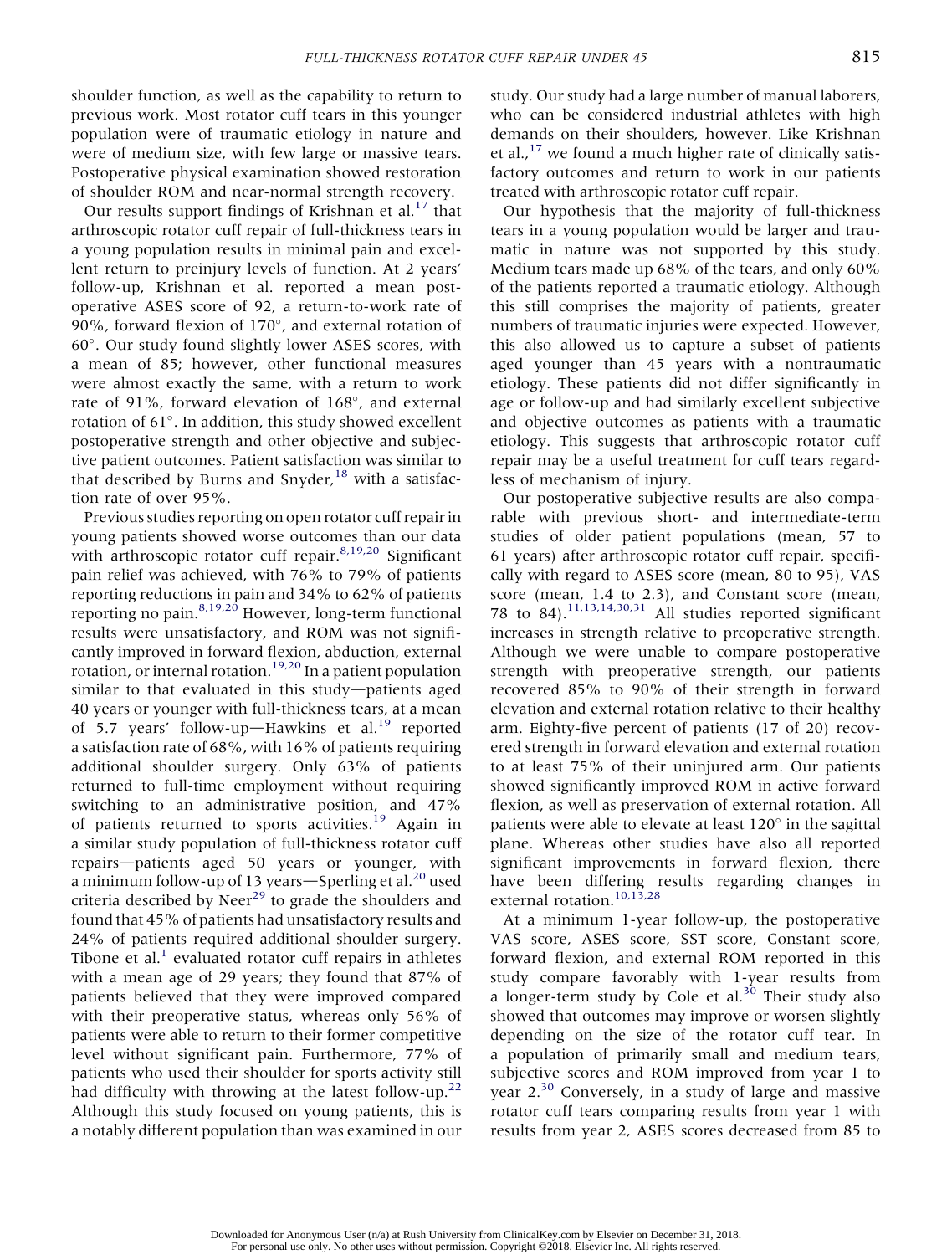80 and forward flexion decreased from  $152^{\circ}$  to  $142^{\circ}$ .<sup>14</sup> Longer-term follow-up is required in this younger group of patients to determine whether the positive outcomes seen at short-term follow-up are maintained over time.

A few studies have assessed the relation between age and outcome in arthroscopic rotator cuff repairs. Cole et al.<sup>30</sup> analyzed patient outcomes by age group  $\left($  < 50 years, 50 to 60 years, 60 to 70 years, and  $>70$  years) and found that patients aged younger than 50 years had significantly better VAS scores and external rotation power than those aged older than 60 years. Milano et al.<sup>32</sup> found a negative correlation  $(-0.244)$  between age and Constant score. Gartsman et al. $^{11}$  found significant correlations between age and strength of forward flexion  $(-0.368)$  and the area of tear  $(0.346)$ but not with the preoperative or postoperative University of California, Los Angeles score. Boileau et al. $31$  assessed the rotator cuff with computed tomography arthrogram or MRI and found that age was negatively associated with tendon healing: 95% of patients aged younger than 55 years had tendon healing compared with 58% of those aged 55 years or older. Furthermore, because tendon healing was associated with postoperative strength and Constant scores, both of these outcomes decreased with age. $31$ 

No characteristics of the patient or of the injury were found to be significant risk factors for negative outcomes. Although previous findings by Galatz et al.<sup>14</sup> had suggested that large and massive rotator cuff tears may lead to worse outcome because of a high rate of recurrent defects, the 3 patients with massive cuff tears all had clinically satisfactory outcomes at a mean of 2.5 years' follow-up. We acknowledge that our small sample size of massive cuff tears prevented a statistical analysis of differences.

Strengths of this study were the use of validated outcome scores and the detailed description of this unique patient population. Incorporating the results of many different surgeons who use different techniques, repair configurations, and anchor types allows for more generalizable results.33,34 In addition, all tears were fullthickness tears and involved only the supraspinatus and/or infraspinatus tendons. We were able to corroborate the findings of Krishnan et al. $17$  and Burns and Snyder $18$  with a larger cohort and to report on several outcome measures (SANE score, SST score, Constant score, change in ROM) that have not previously been described in the young population.

# Limitations

Limitations in this study include most notably the retrospective nature of the study and the lack of preoperative outcome scores with which comparisons could be made. Therefore we were unable to measure improvement in pain, function, or ROM. Follow-up fell short of the goal of 80% because of difficulty in locating this younger, more transient population. This can lead to performance bias because, theoretically, the 25% of the initial cohort who were lost to follow-up may have had poor results or failures, significantly affecting outcomes. Another limitation of our study is a possible bias from treatment of coexisting pathology. Internal analysis of our study group found no difference in outcome scores for patients who had been treated for biceps pathology or who had a distal clavicle excision, but the study was not designed or powered appropriately to truly state that concomitant treatment of this pathology did not contribute to patient outcomes. Like Krishnan et al., $^{17}$  we performed subacromial decompressions on nearly every patient (96%), which makes it difficult to evaluate the effect on outcome. However, Burns and Snyder<sup>18</sup> found no significant difference for patients who underwent arthroscopic rotator cuff repair with or without subacromial decompression. The high standard deviations can also be considered a limitation in our data, indicating high variability in results. The short-term follow-up precludes evaluation of long-term complications and results. In addition, lack of postoperative imaging prevented assessment of retears, which would have provided additional objective data. Although Cole et al.<sup>30</sup> reported a retear rate of 8.3% for patients aged younger than 50 years, they did not find any differences in outcome measures between intact and retorn rotator cuffs. Postoperative imaging to assess the integrity of the rotator cuff repair is information that was not available to us and could have been an additional data point analyzed.

# **Conclusions**

Arthroscopic primary rotator cuff repair of fullthickness tears in patients aged younger than 45 years provides excellent postoperative pain scores and patient-reported and functional outcomes. The ability to return to work is an important factor in this young patient population, and arthroscopic rotator cuff repair was able to return the vast majority of patients to their prior level of function.

# References

- 1. Tibone JE, Elrod B, Jobe FW, et al. Surgical treatment of tears of the rotator cuff in athletes. J Bone Joint Surg Am 1986;68:887-891.
- 2. Neumann CH, Holt RG, Steinbach LS, Jahnke AH Jr, Petersen SA. MR imaging of the shoulder: Appearance of the supraspinatus tendon in asymptomatic volunteers. AJR Am J Roentgenol 1992;158:1281-1287.
- 3. Yamaguchi K, Tetro AM, Blam O, Evanoff BA, Teefey SA, Middleton WD. Natural history of asymptomatic rotator cuff tears: A longitudinal analysis of asymptomatic tears detected sonographically. J Shoulder Elbow Surg 2001;10: 199-203.

Downloaded for Anonymous User (n/a) at Rush University from ClinicalKey.com by Elsevier on December 31, 2018. For personal use only. No other uses without permission. Copyright ©2018. Elsevier Inc. All rights reserved.